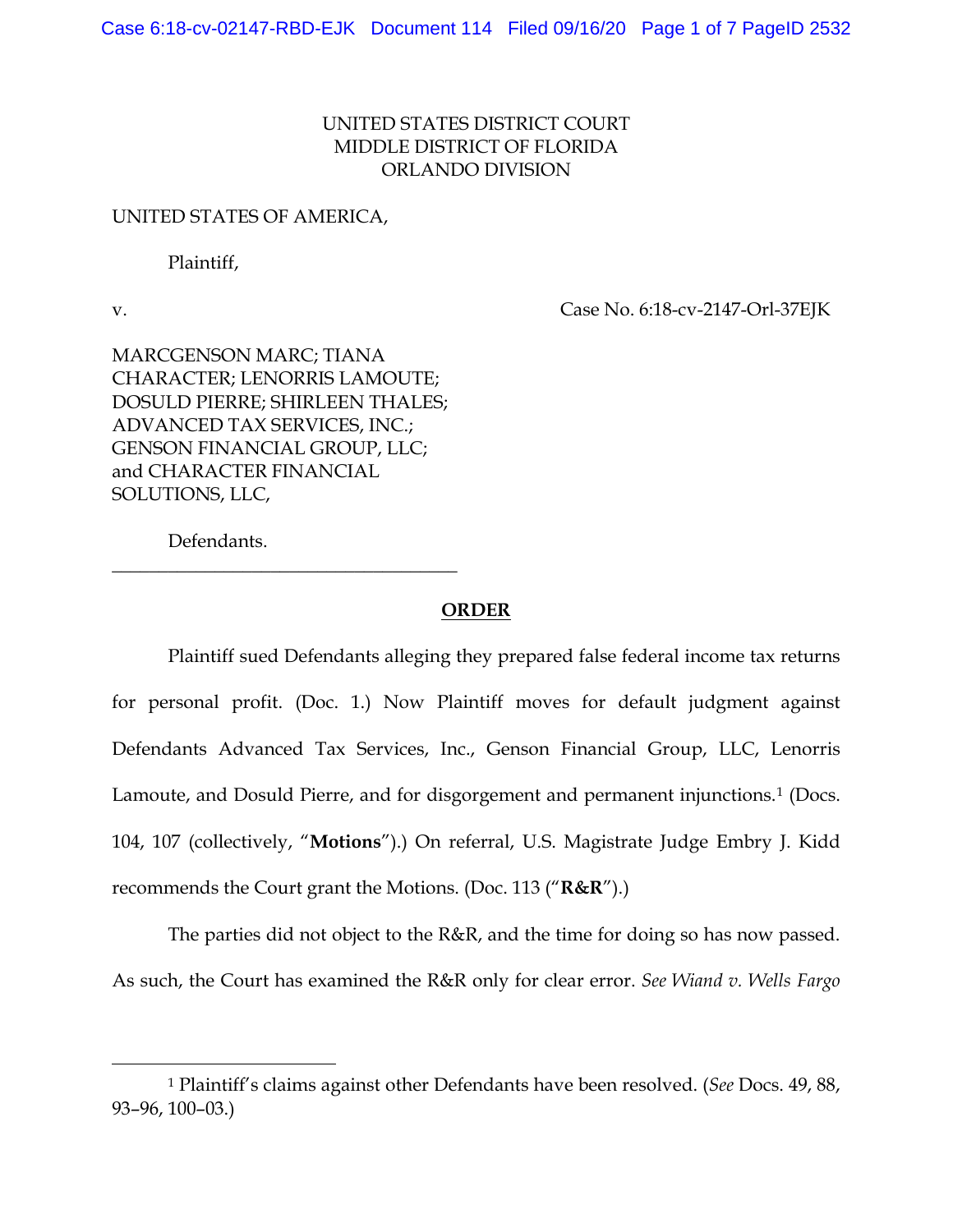*Bank, N.A.*, No. 8:12-cv-557-T-27EAJ, 2016 WL 355490, at \*1 (M.D. Fla. Jan 28, 2016); *see also Macort v. Prem, Inc.*, 208 F. App'x 781, 784 (11th Cir. 2006). Finding no such error, the Court adopts the R&R in its entirety.2

## It is **ORDERED AND ADJUDGED**:

- 1. U.S. Magistrate Judge Embry J. Kidd's Report and Recommendation (Doc. 113) is **ADOPTED, CONFIRMED**, and made a part of this Order.
- 2. Plaintiff's Motion for Default Judgment Against Advanced Tax Services, Inc. and Genson Financial Group, LLC (Doc. 104) is **GRANTED.**
- 3. Plaintiff's Motion for Default Judgement Against Lenorris Lamoute and Dosuld Pierre (Doc. 107) is **GRANTED**.
- 4. The Court **AWARDS** Plaintiff:
	- a. Disgorgement in the amount of \$710,191.55 against Defendants Advanced Tax Services, Inc. and Genson Financial Group, LLC, jointly and severally with each other and Defendant Marcgenson Marc;
	- b. Disgorgement in the amount of \$35,662.81 against Defendant Lenorris Lamoute;
	- c. Disgorgement in the amount of \$51,191.96 against Defendant Dosuld Pierre.

<sup>2</sup> The Court removed overbroad language from Plaintiff's proposed injunction that prohibited Defendants from doing what the law already forbids. (*See* Doc. 104-4, p. 8 ¶¶ 6, 7; Doc. 107-16, p. 7 ¶¶ 6, 7); *see also* Fed. R. Civ. P. 65(d); *Planetary Motion, Inc. v. Techsplosion, Inc.*, 261 F.3d 1188, 1203 (11th Cir. 2001).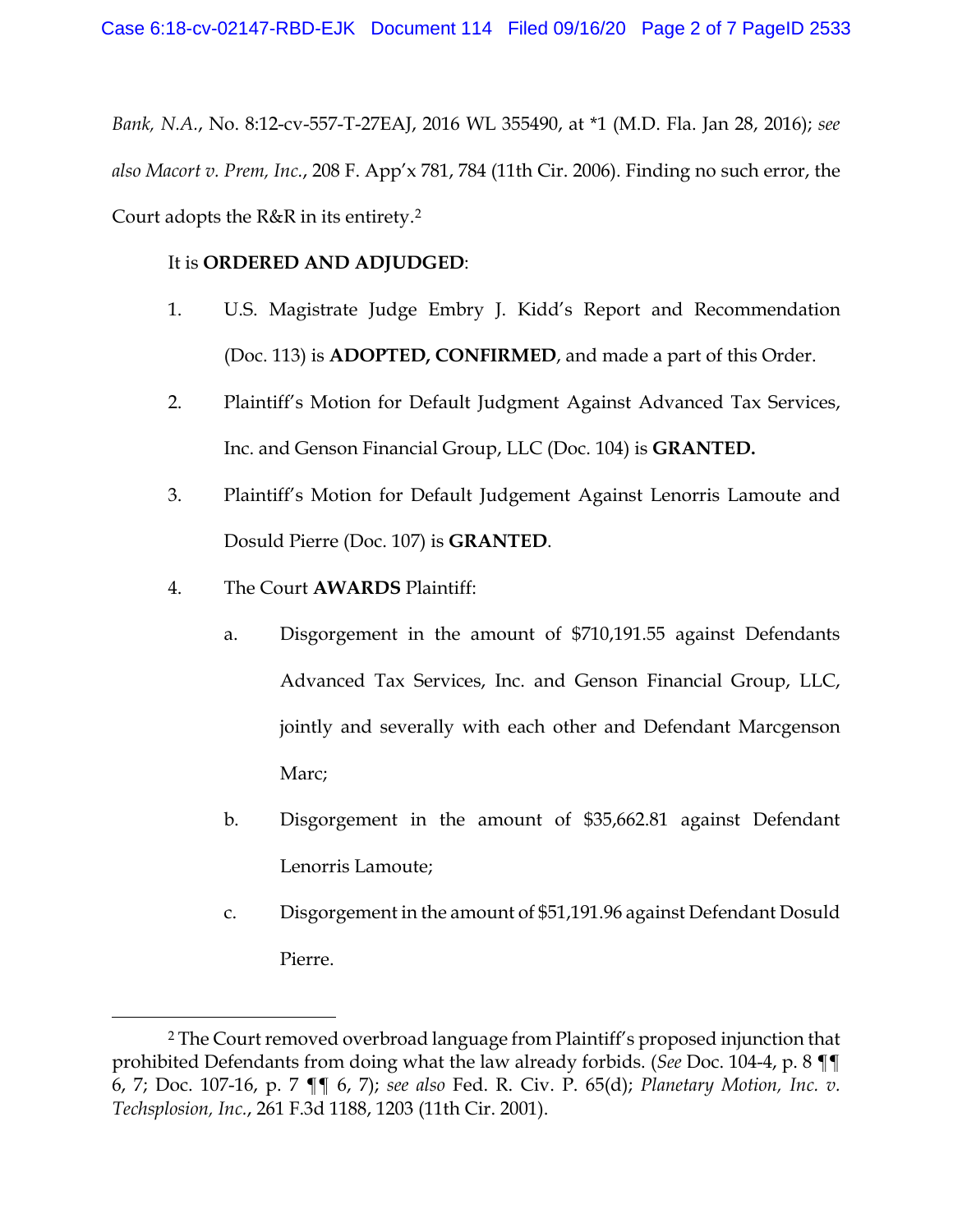- 5. Defendants Advanced Tax Services, Inc., Genson Financial Group, LLC, Lenorris Lamoute, and Dosuld Pierre, and all those in active concert or participation with them, are **PERMANENTLY ENJOINED** pursuant to Internal Revenue Code 26 U.S.C. §§ 7407, 7408, 7402(a) from:
	- a. Acting as federal tax return preparers or requesting, assisting in, or directing the preparation or filing of federal tax returns, amended returns, or other related documents or forms for any person or entity other than themselves;
	- b. Preparing or assisting in preparing federal tax returns that they know or reasonably should know would result in an understatement of tax liability or the overstatement of federal tax refund(s) as penalized by 26 U.S.C. § 6694;
	- c. Owning, operating, managing, working in, investing in, providing capital or loans to, receiving fees or remuneration from, controlling, licensing, consulting with, or franchising a tax return preparation business;
	- d. Training, instructing, teaching, and creating or providing cheat sheets, memoranda, directions, instructions, or manuals, pertaining to the preparation of federal tax returns; and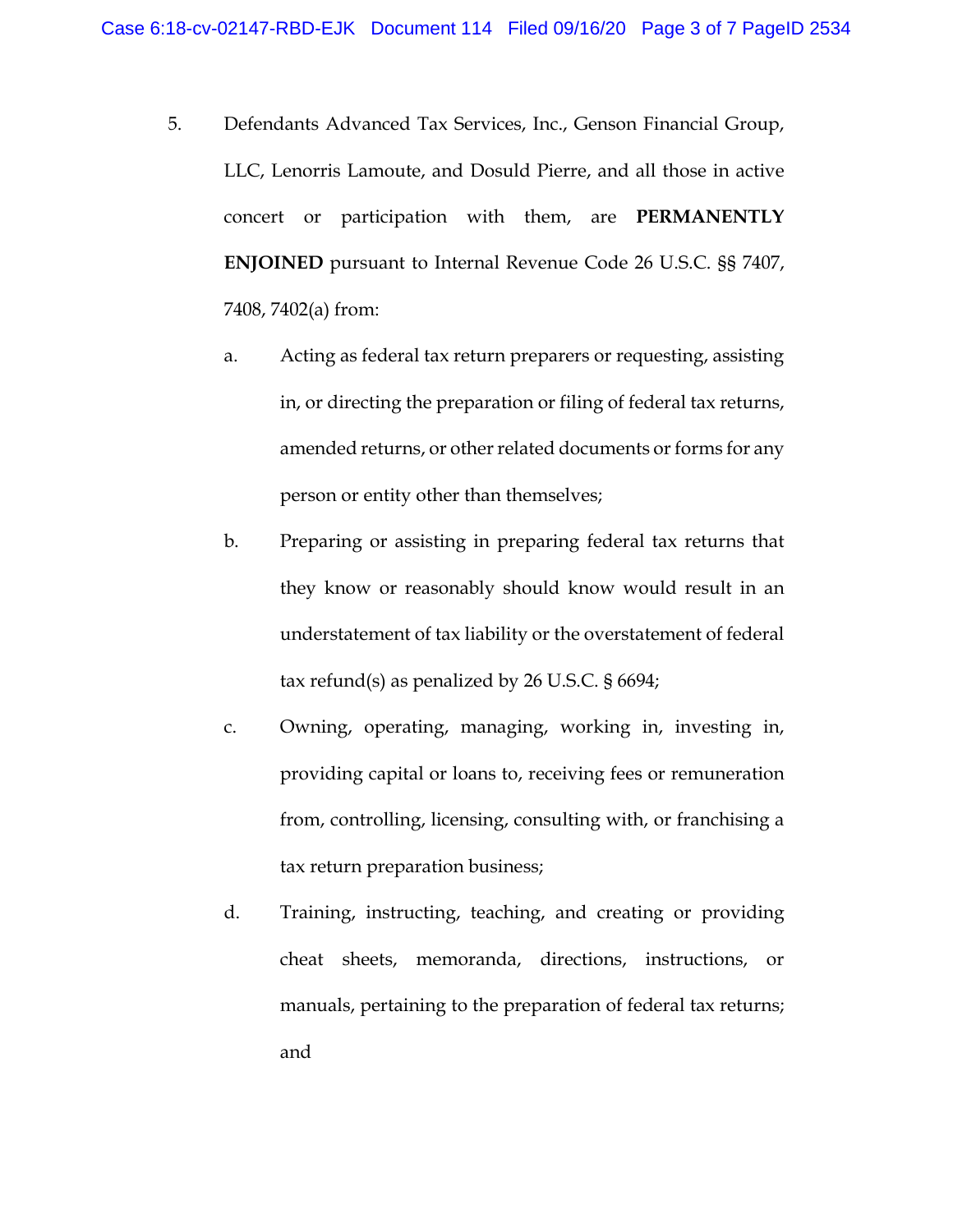- e. Maintaining, assigning, holding, using or obtaining a Preparer Tax Identification Number (PTIN) or an Electronic Filing Identification Number (EFIN).
- 6. Defendants Advanced Tax Services, Inc., Genson Financial Group, LLC, Lenorris Lamoute, and Dosuld Pierre, pursuant to 26 U.S.C. §§ 7402(a) and 7407, are **DIRECTED** to immediately and permanently close all tax return preparation stores that they own directly or through any entity.
- 7. Defendants Advanced Tax Services, Inc. and Genson Financial Group, LLC, pursuant to 26 U.S.C. § 7402(a), are **PROHIBITED**, either directly or through any other entity, from:
	- a. Assigning, transferring, or selling any franchise agreement, independent contractor agreement, or employment contract related to any tax return preparation business to which they or any entity under their control is a party;
	- b. Selling to any individual or entity a list of customers, or any other customer information, for whom Advanced Tax Services, Inc. and Genson Financial Group, LLC and any entity or name through which Advanced Tax Services, Inc. and Genson Financial Group, LLC, or those acting at their direction, have at any time since January 1, 2014 prepared a tax return;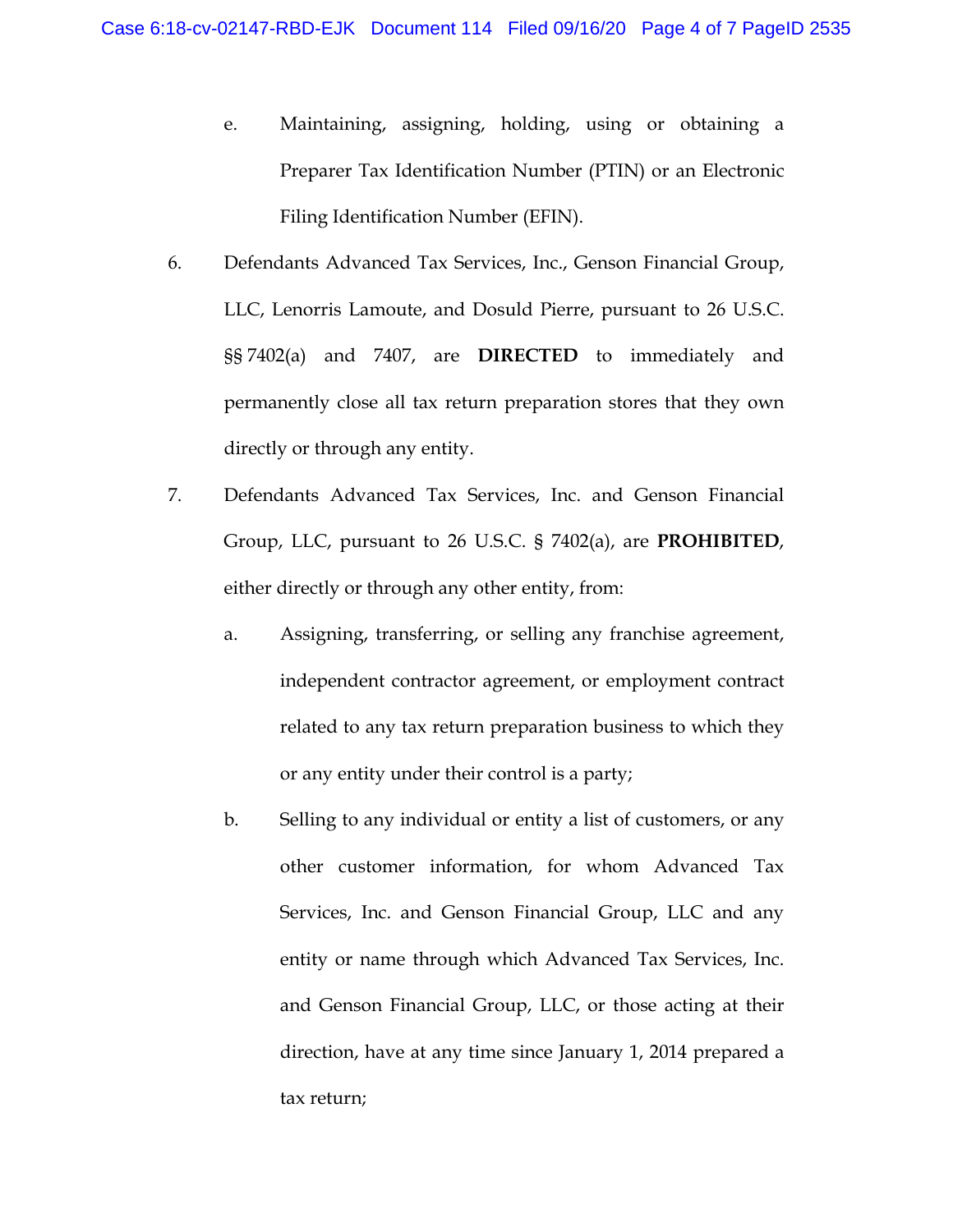- c. Assigning, disseminating, providing, or giving to any current or former franchisee, manager, tax return preparer, employee, or independent contractor of Advanced Tax Services, Inc. and Genson Financial Group, LLC, or any entity through which Advanced Tax Services, Inc. and Genson Financial Group, LLC prepared tax returns or own or franchise a tax return preparation business, a list of customers or any other customer information for customers for whom Advanced Tax Services, Inc. and Genson Financial Group, LLC, or those acting at their direction, have at any time since January 1, 2014 prepared a tax return; and
- d. Selling to any individual or entity any proprietary information pertaining to any business or name through which Advanced Tax Services, Inc. and Genson Financial Group, LLC, or those acting at their direction, have at any time since January 1, 2014 prepared a tax return.
- 8. Defendants Lenorris Lamoute and Dosuld Pierre, pursuant to 26 U.S.C. § 7402(a), are **PROHIBITED**, either directly or through any other entity, from:
	- a. Assigning, transferring, or selling any franchise agreement, independent contractor agreement, or employment contract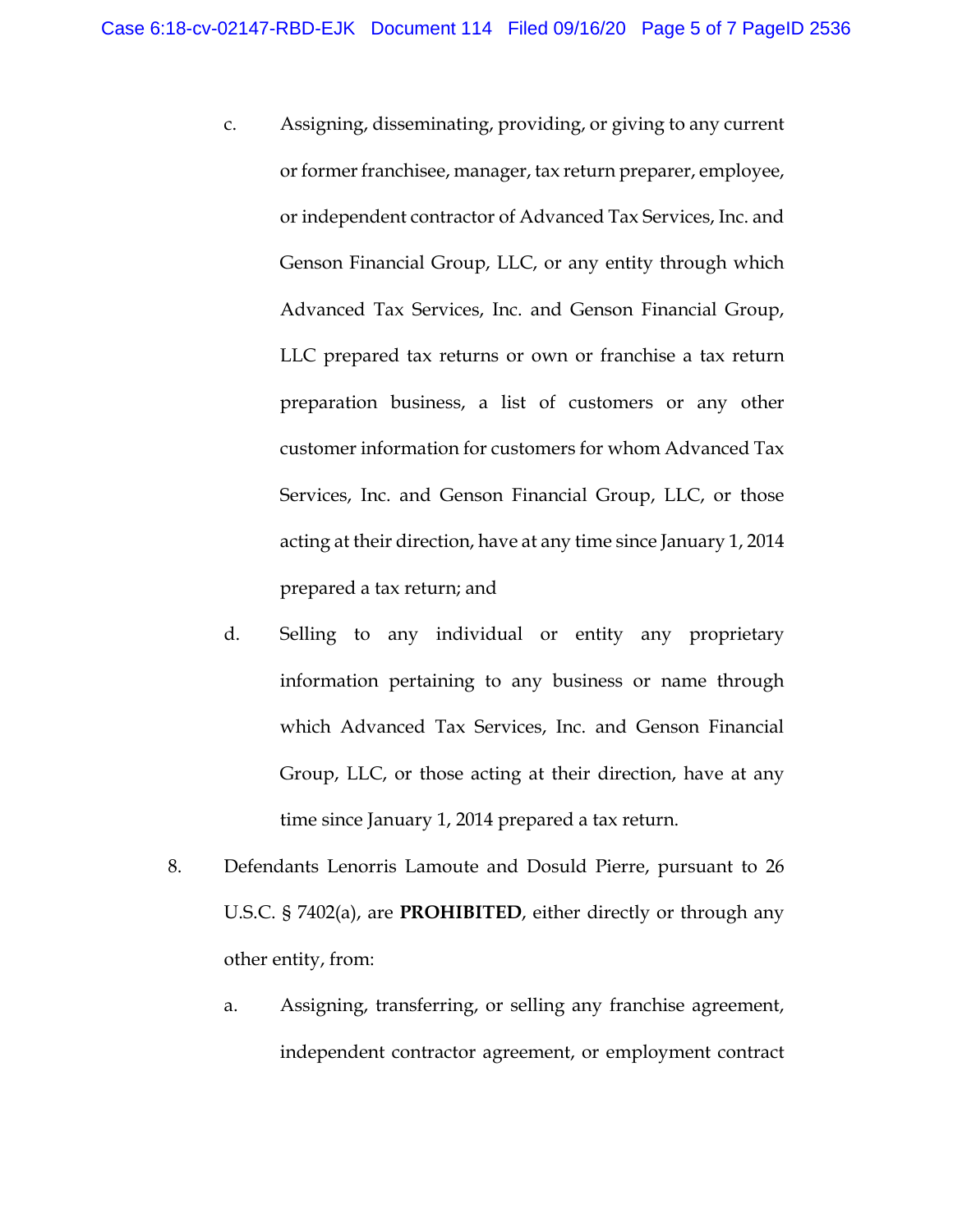related to any tax return preparation business to which they or any entity under their control is a party;

- b. Selling to any individual or entity a list of customers, or any other customer information, for whom Lenorris Lamoute and Dosuld Pierre and any entity or name through which Lenorris Lamoute and Dosuld Pierre, or those acting at their direction, have at any time since January 1, 2015 prepared a tax return;
- c. Assigning, disseminating, providing, or giving to any current or former franchisee, manager, tax return preparer, employee, or independent contractor of Lenorris Lamoute and Dosuld Pierre, or any entity through which Lenorris Lamoute and Dosuld Pierre prepare tax returns or own or franchise a tax return preparation business, a list of customers or any other customer information for customers for whom Lenorris Lamoute and Dosuld Pierre, or those acting at their direction, have at any time since January 1, 2015 prepared a tax return; and
- d. Selling to any individual or entity any proprietary information pertaining to any business or name through which Lenorris Lamoute and Dosuld Pierre, or those acting at their direction, have at any time since January 1, 2015 prepared a tax return.